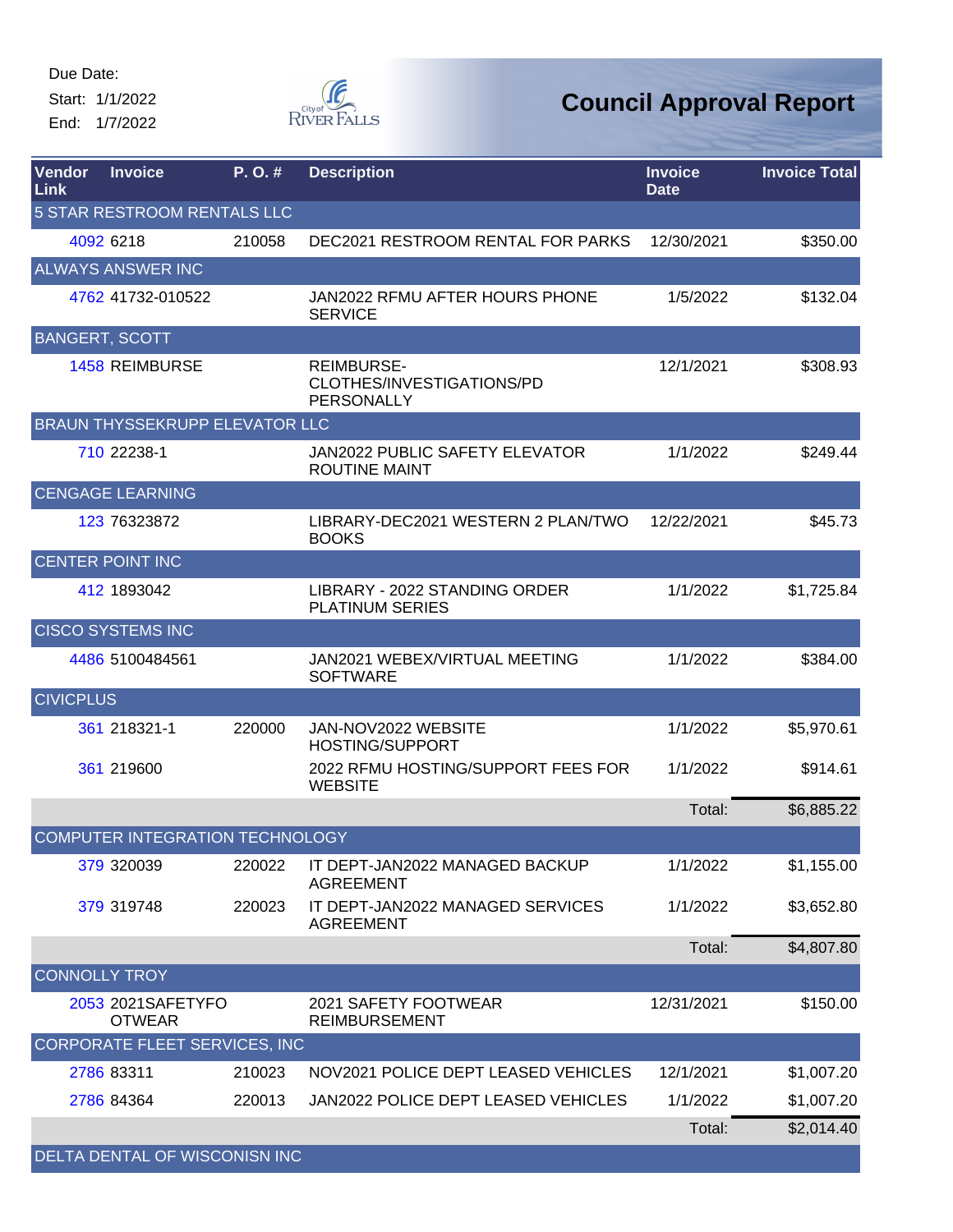Start: 1/1/2022 End: 1/7/2022



| Vendor<br>Link       | <b>Invoice</b>                     | P. O. # | <b>Description</b>                                             | <b>Invoice</b><br><b>Date</b> | <b>Invoice Total</b> |
|----------------------|------------------------------------|---------|----------------------------------------------------------------|-------------------------------|----------------------|
|                      | 2572 JAN 2022<br>1709162           |         | <b>JAN 2022 VISION INSURANCE</b>                               | 1/3/2022                      | \$519.95             |
|                      | 2572 JAN 2022<br>1709163           |         | JAN 2022 RETIREE VISION INSURANCE                              | 1/3/2022                      | \$6.21               |
|                      |                                    |         |                                                                | Total:                        | \$526.16             |
| <b>DEMCO INC</b>     |                                    |         |                                                                |                               |                      |
|                      | 577 7039429                        |         | NOV2021 TRAY INSERTS/BOOK<br><b>COVERS/CD CASES</b>            | 12/31/2021                    | \$341.52             |
|                      | DEPT OF PUBLIC INSTRUCTION         |         |                                                                |                               |                      |
|                      | 1531 INV-01963-<br>Z9P3T3          |         | 2022 WISCAT/RF PUBLIC LIBRARY                                  | 1/1/2022                      | \$200.00             |
|                      | EO JOHNSON CO. INC                 |         |                                                                |                               |                      |
|                      | 98 INV1060754                      |         | 2022 CANON IPF840MFP<br>PLOTTER/SCANNER BASE CHARGES           | 1/1/2022                      | \$630.00             |
| <b>ESRI INC</b>      |                                    |         |                                                                |                               |                      |
|                      | 1346 94153975                      | 220017  | 2022 ESRI SOFTWARE/MAINTENANCE                                 | 1/1/2022                      | \$15,000.00          |
|                      | <b>EXECUTIVEPULSE INC</b>          |         |                                                                |                               |                      |
|                      | 313 03731-2021                     | 210367  | <b>DEC2021 CUSTOMER RELATIONSHIP</b><br><b>MANAGEMENT FEES</b> | 12/31/2021                    | \$5,275.00           |
|                      | 313 03731-2022                     |         | 2022 CUSTOMER RELATIONSHIP<br><b>MANAGEMENT FEES</b>           | 1/1/2022                      | \$1,775.00           |
|                      |                                    |         |                                                                | Total:                        | \$7,050.00           |
| FOLEY, MOLLY         |                                    |         |                                                                |                               |                      |
|                      | 3128 OCT2021TRAV<br>EL             |         | OCT2021 GREEN BAY TRAVEL PER DIEM                              | 12/1/2021                     | \$248.50             |
|                      | FP MAILING SOLUTIONS               |         |                                                                |                               |                      |
|                      | 849 RI105142990                    |         | 2022 POSTBASE METER/SCALE RENTAL                               | 1/1/2022                      | \$361.20             |
|                      | <b>HEALTH PARTNERS</b>             |         |                                                                |                               |                      |
|                      | 356 JAN 2022<br>109653592          |         | JAN 2022 DENTAL INSURANCE W/HEALTH<br>ADJ                      | 1/3/2022                      | \$17,338.79          |
| <b>HERUM, NATHAN</b> |                                    |         |                                                                |                               |                      |
|                      | 4974 2021SAFETYFO<br><b>OTWEAR</b> |         | 2021 SAFETY FOOTWEAR<br><b>REIMBURSEMENT</b>                   | 12/31/2021                    | \$150.00             |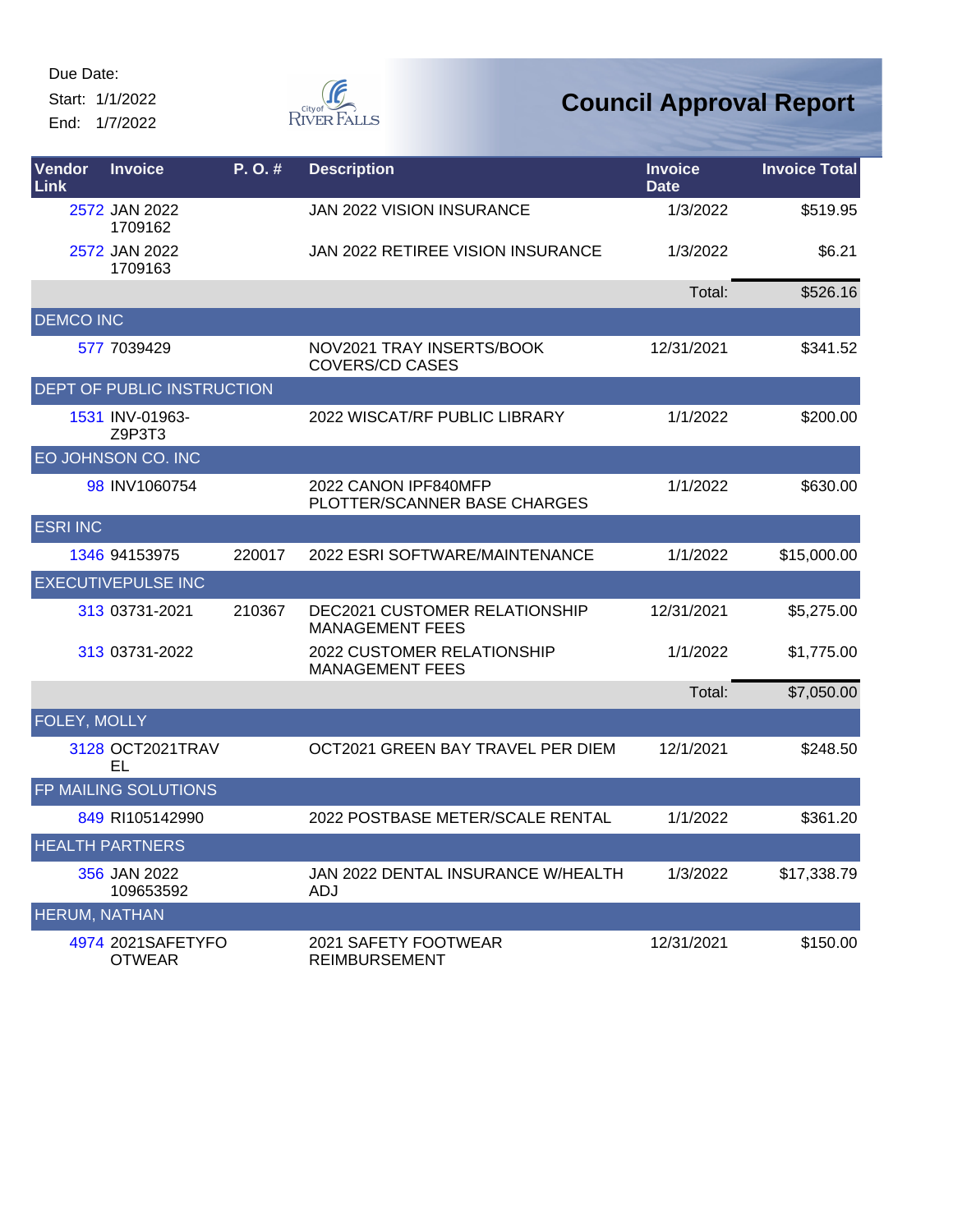Start: 1/1/2022 End: 1/7/2022



| Vendor<br>Link      | <b>Invoice</b>                 | $P. O.$ # | <b>Description</b>                                           | <b>Invoice</b><br><b>Date</b> | <b>Invoice Total</b> |
|---------------------|--------------------------------|-----------|--------------------------------------------------------------|-------------------------------|----------------------|
|                     | <b>HUEBSCH LAUNDRY COMPANY</b> |           |                                                              |                               |                      |
|                     | 146 20122142                   | 210066    | 12/29/21 CITY HALL RUG SERVICE                               | 12/29/2021                    | \$44.14              |
|                     | 146 20122137                   | 210066    | 12/29/21 PUBLIC WORKS RUG SERVICE                            | 12/29/2021                    | \$51.45              |
|                     | 146 20122144                   | 210066    | 12/29/21 WASTEWATER RUG SERVICE                              | 12/29/2021                    | \$54.35              |
|                     | 146 20122119                   | 210066    | 12/29/21 POLICE DEPT RUG SERVICE                             | 12/29/2021                    | \$36.74              |
|                     | 146 10193560                   | 210026    | 12/29/21 WATER DEPT UNIFORMS                                 | 12/29/2021                    | \$42.08              |
|                     | 146 10193562                   |           | 12/29/21 WASTEWATER UNIFORMS                                 | 12/29/2021                    | \$35.67              |
|                     |                                |           |                                                              | Total:                        | \$264.43             |
|                     | <b>JOHMAR FARMS LLC</b>        |           |                                                              |                               |                      |
|                     | 307 DEC2021                    |           | REINDEER PETTING AREA-ANNUAL OPEN<br><b>HOUSE</b>            | 12/31/2021                    | \$750.00             |
|                     | <b>LAKES COFFEE LLC</b>        |           |                                                              |                               |                      |
|                     | 4064 16462                     |           | 1/3/2022 CITY HALL COFFEE ORDER                              | 1/3/2022                      | \$77.70              |
|                     | LEAGUE OF MINNESOTA CITIES     |           |                                                              |                               |                      |
|                     | 660 355768                     |           | IT SPECIALIST ONLINE JOB POSTING                             | 12/22/2021                    | \$276.00             |
|                     | LEAGUE OF WI MUNICIPALITIES    |           |                                                              |                               |                      |
|                     | 180 2022/ID 10446              | 220018    | 2022 League of WI Municipalities Subscription                | 1/1/2022                      | \$4,785.53           |
| <b>LEXIPOL LLC</b>  |                                |           |                                                              |                               |                      |
|                     | 2221 INVLEX6931                | 220012    | 2022 Annual Law Enforcement Policy                           | 1/1/2022                      | \$9,688.79           |
|                     | 2221 INVLEX7278                |           | 2022 FIRE POLICY MANUAL & DAILY<br><b>TRAINING BULLETINS</b> | 1/1/2022                      | \$1,773.69           |
|                     |                                |           |                                                              | Total:                        | \$11,462.48          |
|                     | LEXISNEXIS RISK DATA MGMT INC  |           |                                                              |                               |                      |
|                     | 3765 1703497-<br>20211231      |           | DEC2021ADVANCED PEOPLE SEARCH<br><b>FEES</b>                 | 12/31/2021                    | \$53.05              |
|                     | LINEHAN OUTDOOR SERVICES LLC   |           |                                                              |                               |                      |
|                     | 1570 1438                      | 210008    | DEC2021 SNOW SHOVELING-POLICE DEPT                           | 12/31/2021                    | \$1,330.00           |
|                     | 1570 1437                      | 210005    | DEC2021 SNOW REMOVAL/WHITETAIL<br><b>CORP PARK</b>           | 12/31/2021                    | \$1,440.00           |
|                     |                                |           |                                                              | Total:                        | \$2,770.00           |
| <b>LUKE BAUMANN</b> |                                |           |                                                              |                               |                      |
|                     | 3070 JAN2022TRAVE<br>L         |           | 1/12/22 WISCONSIN DELLS<br>TRAVEL/CONFERENCE                 | 1/1/2022                      | \$80.50              |
| MILLER, KAREN J     |                                |           |                                                              |                               |                      |
|                     | 406 JAN-<br>MARCH2022          |           | JAN-MAR2022 FIRE SAFETY HOUSE<br><b>STORAGE</b>              | 1/1/2022                      | \$600.00             |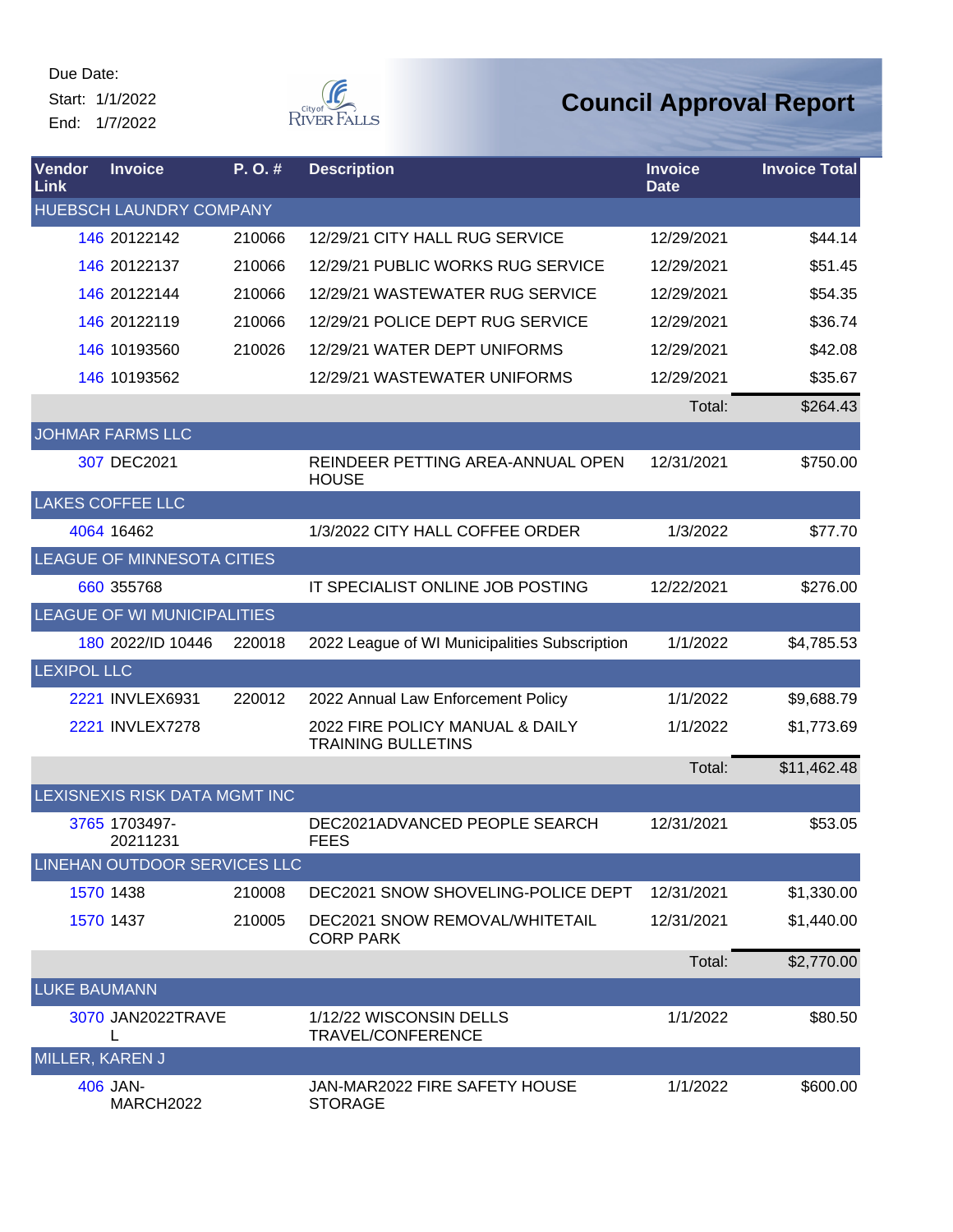Start: 1/1/2022 End: 1/7/2022



| Vendor<br>Link     | <b>Invoice</b>                       | P. O. # | <b>Description</b>                                       | <b>Invoice</b><br><b>Date</b> | <b>Invoice Total</b> |
|--------------------|--------------------------------------|---------|----------------------------------------------------------|-------------------------------|----------------------|
|                    | MUNICIPAL CODE CORPORATION           |         |                                                          |                               |                      |
|                    | 773 00367466JAN-<br><b>NOV2022</b>   |         | JAN-NOV2022 MUNICODE ADMIN SUPPORT<br><b>FEE</b>         | 1/1/2022                      | \$320.83             |
|                    | OFFICE ENTERPRISES INC               |         |                                                          |                               |                      |
|                    | 202 499039                           |         | 2022 ENVELOPE OPENING MACHINE<br><b>CONTRACT RENEWAL</b> | 1/1/2022                      | \$350.00             |
|                    | ONE TIME PAY VENDOR                  |         |                                                          |                               |                      |
|                    | 9999 TIMOTHYBARN<br>ETT              |         | REFUND-DIFF COST TO RELOCATE<br><b>UNDERGROUND SVC</b>   | 12/29/2021                    | \$77.85              |
|                    | 9999 DANIELMURPH<br>Y                |         | REFUND-COST DIFF TO CONVERT<br>OVERHEAD/UNDERGROUND      | 12/29/2021                    | \$899.13             |
|                    | 9999 DIVINEHOMES                     |         | REFUND-COST DIFF/NEW SERVICE<br><b>EXTENSION</b>         | 12/29/2021                    | \$2,984.45           |
|                    | 9999 AMERICANRED<br><b>CROSSREIS</b> |         | REISSUE-DONATION IN MEMORY OF KEN<br><b>DOPKINS</b>      | 1/1/2022                      | \$50.00              |
|                    |                                      |         |                                                          | Total:                        | \$4,011.43           |
|                    | O'ROURKE MEDIA GROUP-MINNESOTA LLC   |         |                                                          |                               |                      |
|                    | 416 YEAR2022                         |         | 2022 CITY HALL NEWSPAPER<br><b>SUBSCRIPTION</b>          | 1/1/2022                      | \$80.08              |
|                    | PAYMENT SERVICE NETWORK INC          |         |                                                          |                               |                      |
|                    | 206 250510                           |         | DEC2021 RFMU PAYMENT SERVICE FEES                        | 12/31/2021                    | \$546.40             |
|                    | PAYPAL UPDATE/CHANGE VENDOR#/FID     |         |                                                          |                               |                      |
|                    | 639 116232416                        |         | DEC2021 PAYPAL SERVICES/PARK AND<br><b>REC</b>           | 12/31/2021                    | \$30.00              |
|                    | PIERCE COUNTY TREASURER              |         |                                                          |                               |                      |
|                    | 210 DEC2021                          |         | COURT DEPT-DEC2021 JAIL, DWI &<br><b>INTERLOCK</b>       | 12/31/2021                    | \$588.80             |
|                    | <b>RIVER FALLS SENIOR CITIZENS</b>   |         |                                                          |                               |                      |
|                    | 438 JAN2022                          |         | JAN2022 SENIOR CENTER                                    | 1/1/2022                      | \$500.00             |
|                    | <b>ROBYN MATHEWS-LINGEN</b>          |         |                                                          |                               |                      |
|                    | 2586 351120                          |         | 2022 WEB HOSTING/DOMAIN RENEWAL                          | 1/1/2022                      | \$120.00             |
| <b>RUNNING INC</b> |                                      |         |                                                          |                               |                      |
|                    | 1573 25439                           | 200371  | Dec2021 Taxi Management Services                         | 12/31/2021                    | \$14,831.58          |
|                    | <b>RUSTIC ENTERPRISES LLC</b>        |         |                                                          |                               |                      |
|                    | <b>417 REIMBURSEME</b><br>NT         |         | REIMBURSE-SEWER BACKUP AT 122<br><b>SPRING ST</b>        | 12/1/2021                     | \$1,421.41           |
|                    | <b>SCHINDLER ELEVATOR CORP</b>       |         |                                                          |                               |                      |
|                    | 444 8105801548/JA<br>NFEB22          |         | JAN & FEB2022 LIBRARY ELEVATOR<br>PREVENTATIVE MAINT     | 1/1/2022                      | \$388.44             |
|                    | <b>SIVERLING, WAYNE</b>              |         |                                                          |                               |                      |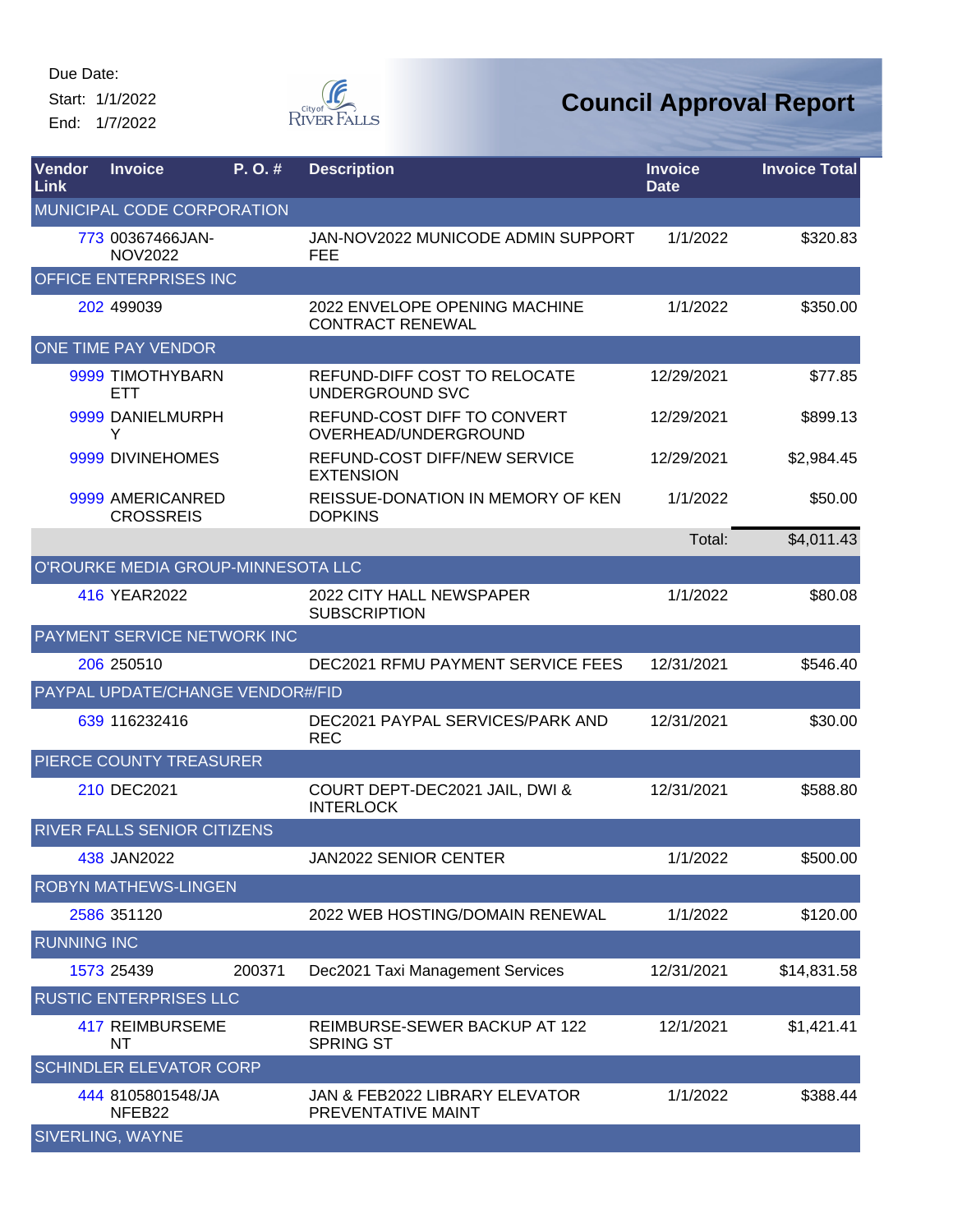Start: 1/1/2022

End: 1/7/2022



| Vendor<br>Link          | <b>Invoice</b>                         | P. O. # | <b>Description</b>                                                | <b>Invoice</b><br><b>Date</b> | <b>Invoice Total</b> |
|-------------------------|----------------------------------------|---------|-------------------------------------------------------------------|-------------------------------|----------------------|
|                         | 1074 2021SAFETYFO<br><b>OTWEAR</b>     |         | 2021 SAFETY FOOTWEAR<br><b>REIMBURSEMENT</b>                      | 12/31/2021                    | \$108.47             |
|                         | 1074 JAN2022TRAVE<br>L                 |         | 11/11/22 WISCONSIN DELLS TRAVEL PER<br>DIEM                       | 1/1/2022                      | \$124.50             |
|                         |                                        |         |                                                                   | Total:                        | \$232.97             |
|                         | <b>ST CROIX COUNTY TREASURER</b>       |         |                                                                   |                               |                      |
|                         | 252 DEC2021                            |         | COURT DEPT-DEC2021 JAIL, DWI &<br><b>INTERLOCK</b>                | 12/31/2021                    | \$166.80             |
| <b>STAPLES INC - VT</b> |                                        |         |                                                                   |                               |                      |
|                         | 2376 #DET10146807/<br><b>DEC2021</b>   |         | DEC2021 OFFICE SUPPLIES/MULTIPLE CITY 12/31/2021<br><b>DEPTS</b>  |                               | \$4,460.59           |
| <b>STATE OF WI</b>      |                                        |         |                                                                   |                               |                      |
|                         | 259 DEC2021                            |         | COURT DEPT-DEC2021 PENALTY<br><b>ASSESSMENTS</b>                  | 12/31/2021                    | \$2,343.09           |
|                         | STUART C IRBY TOOL AND SAFETY          |         |                                                                   |                               |                      |
|                         | 156 S012721246.00 210347<br>1          |         | ELECT DEPT-15 SWITCHGEAR FUSE UNITS                               | 12/27/2021                    | \$2,542.50           |
| <b>TIM RIXMANN</b>      |                                        |         |                                                                   |                               |                      |
|                         | 4234 2021SAFETYFO<br><b>OTWEAR</b>     |         | 2021 SAFETY FOOTWEAR<br><b>REIMBURSEMENT</b>                      | 12/7/2021                     | \$150.00             |
|                         | <b>TYLER TECHNOLOGIES</b>              |         |                                                                   |                               |                      |
|                         | 381 045-362807                         | 220020  | MUNIS FINANCIAL SYSTEM<br>UPGRADE/APPLICATION SVC FEE             | 1/1/2022                      | \$84,753.00          |
|                         | 381 045-362571                         |         | <b>CREDIT-MUNIS FINANCIAL FEES PAID FOR</b><br><b>OLD VERSION</b> | 1/1/2022                      | $-$31,240.17$        |
|                         |                                        |         |                                                                   | Total:                        | \$53,512.83          |
|                         | UNITED OF OMAHA LIFE INSURANCE COMPANY |         |                                                                   |                               |                      |
|                         | 4915 JAN 22<br>001292491338            |         | JAN 2022 LIFE/AD&D/DISABILITY                                     | 1/3/2022                      | \$6,378.00           |
|                         | UNIVERSITY OF WISCONSIN SYSTEM         |         |                                                                   |                               |                      |
|                         | 330 701038                             |         | DEC2021 FLUORIDE                                                  | 12/31/2021                    | \$52.00              |
|                         | 330 688639                             |         | 2022 BLIND STANDARDS FOR LAB QUALITY<br><b>CONTROL</b>            | 1/1/2022                      | \$782.00             |
|                         |                                        |         |                                                                   | Total:                        | \$834.00             |
|                         | <b>USIC HOLDINGS INC</b>               |         |                                                                   |                               |                      |
|                         | 4679 483012                            | 210011  | <b>DEC2021 ELECTRIC AND WATER LOCATES</b>                         | 12/31/2021                    | \$2,391.49           |
|                         | 4679 483013                            | 210011  | <b>DEC2021 SANITARY/SEWER LOCATES</b>                             | 12/31/2021                    | \$1,128.06           |
|                         |                                        |         |                                                                   | Total:                        | \$3,519.55           |
|                         | VALLEY VIEW TREE PLANTING LLC          |         |                                                                   |                               |                      |
|                         | 3068 DEC2021                           | 210384  | 43 BOULEVARD TREES PLANTED                                        | 12/17/2021                    | \$18,275.00          |